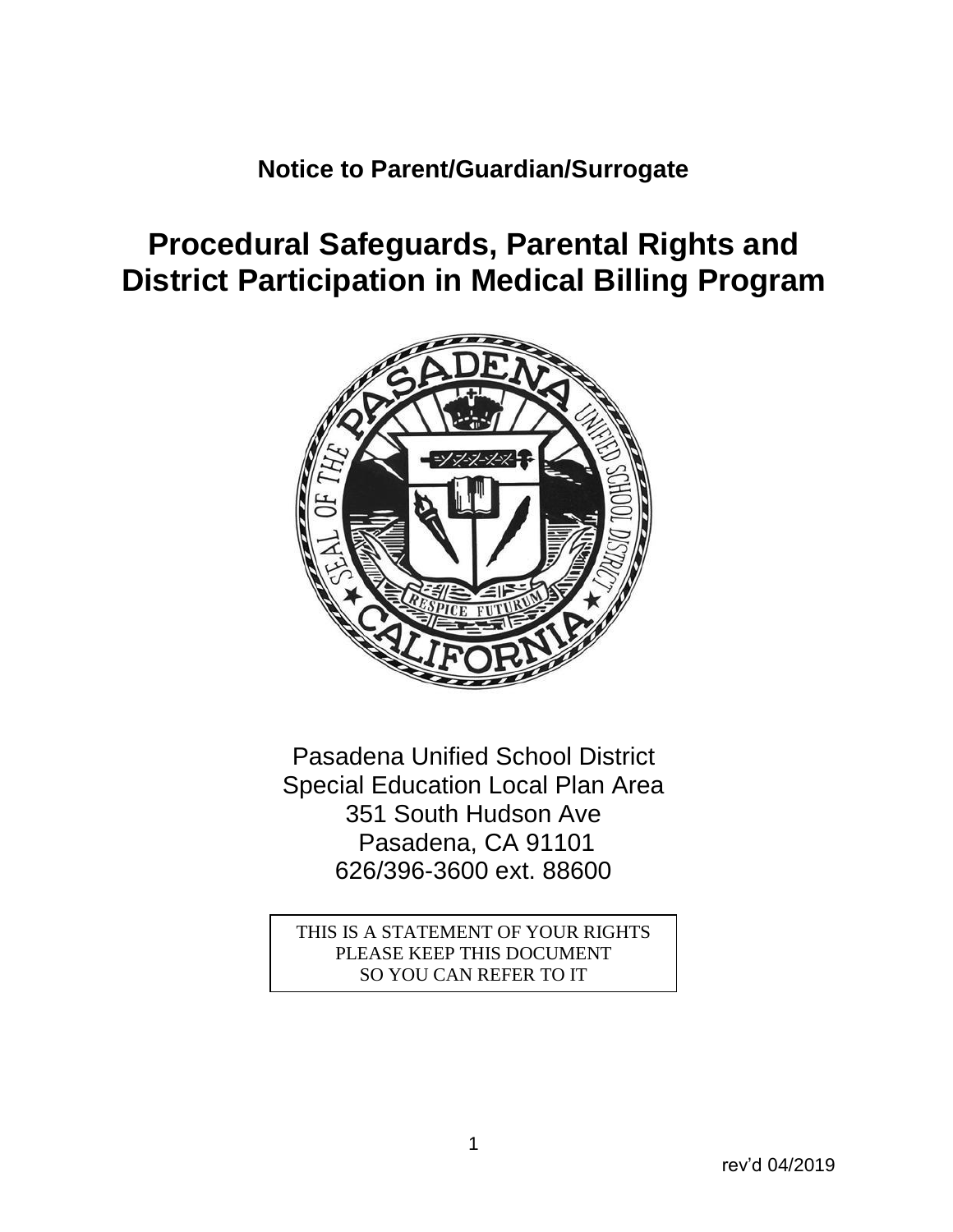## **Special Education Rights of Parents and Children Under the Individuals with Disabilities Education Act, Part B, And the California** *Education Code* **Notice of Procedural Safeguards**

**CDE Revision October 2016**

Note: The term school district is used throughout this document to describe any public education agency responsible for providing your child's special education program. The term assessment is used to mean evaluation or testing. Federal and state laws are cited throughout this notice using English abbreviations, which are explained in a glossary on the last page of this notification.

#### **What is the Notice of Procedural Safeguards?**

This information provides you as parents, legal guardians, and surrogate parents of children with disabilities from three (3) years of age through age twenty-one (21) and students who have reached age eighteen (18), the age of majority (hereafter "parent"), with an overview of your educational rights and procedural safeguards.

The Notice of Procedural Safeguards is required under the Individuals with Disabilities Education Act (in English, referred to as IDEA) and must be provided to you:

- When you ask for a copy;
- The first time your child is referred for a special education assessment;
- Each time you are given an assessment plan to evaluate your child;
- Upon receipt of the first state or due process complaint in a school year; and,
- When the decision is made to make a removal that constitutes a change of placement.

(20 *USC* 1415[d]; 34 *CFR* 300.504; *EC* 56301[d] [2], *EC* 56321, and 56341.1[g] [1])

#### **What is the Individuals with Disabilities Education Act (IDEA)?**

IDEA is a federal law that requires school districts to provide a "free appropriate public education" (in English, referred to as FAPE) to eligible children with disabilities. A free appropriate public education means that special education and related services are to be provided as described in an individualized education program (in English, known as IEP) and under public supervision to your child at no cost to you.

#### **May I participate in decisions about my child's education?**

You must be given opportunities to participate in any decision-making meeting regarding your child's special education program. You have the right to participate in IEP team meetings about the identification (eligibility), assessment, or educational placement of your child and other matters relating to your child's FAPE. (20 *USC* 1414[d] [1]B–[d][1][D]; 34 *CFR* 300.321; *EC* 56341[b], 56343[c])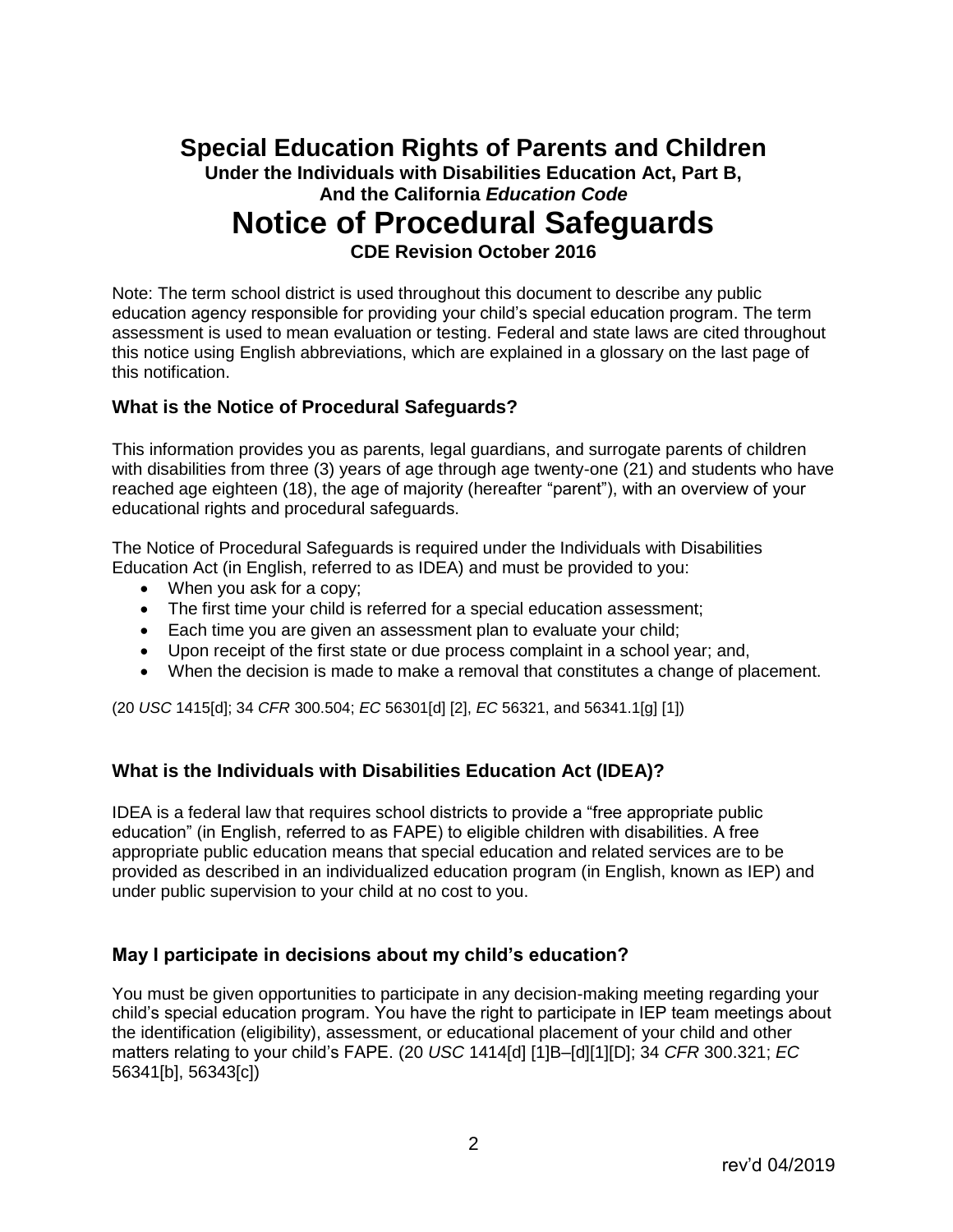The parent or guardian, or the local educational agency (LEA), has the right to participate in the development of the IEP and to initiate their intent to electronically audiotape the proceedings of the IEP team meetings. At least 24 hours prior to the meeting, the parent or guardian shall notify the members of the IEP team of their intent to record a meeting giving the LEA the right to record a meeting. If the parent or guardian does not consent to the LEA audiotape recording an IEP meeting, the meeting shall not be recorded on an audiotape recorder.

Your rights include information about the availability of FAPE, including all program options, and all available alternative programs, both public and nonpublic. (20 *USC* 1401[3], 1412[a][3]; 34 *CFR* 300.111; *EC* 56301, 56341.1[g][1], and 56506)

#### **Where can I get more help?**

When you have a concern about your child's education, it is important that you contact your child's teacher or administrator to talk about your child and any problems you see. Staff in your school district or special education local plan area (SELPA) may answer questions about your child's education, your rights, and procedural safeguards. Also, when you have a concern, this informal conversation often solves the problem and helps to maintain open communication.

You may also want to contact one of the California parent organizations (Family Empowerment Centers and Parent Training Institutes), which were developed to increase collaboration between parents and educators to improve the educational system. Contact information for these organizations is found on the CDE special education California Parent Organizations Web page at http://www.cde.ca.gov/sp/se/qa/caprntorg.asp.

Additional resources are listed at the end of this document to help you understand the procedural safeguards.

#### **What if my child is deaf, hard of hearing, blind, visually impaired, or deaf-blind?**

The State Special Schools provide services to students who are deaf, hard of hearing, blind, visually impaired, or deaf-blind at each of its three facilities: the California Schools for the Deaf in Fremont and Riverside and at the California School for the Blind in Fremont. Residential and day school programs are offered to students from infancy to age 21 at both State Schools for the Deaf. Such programs are offered to students aged five through 21 at the California School for the Blind. The State Special Schools also offer assessment services and technical assistance. For more information about the State Special Schools, please visit the California Department of Education (CDE) Web site at http://www.cde.ca.gov/sp/ss/ or ask for more information from the members of your child's IEP team.

## **Notice, Consent, Assessment, Surrogate Parent Appointment, and Access to Records**

### **Prior Written Notice**

#### **When is a notice needed?**

This notice must be given when the school district proposes or refuses to initiate a change in the identification, assessment, or educational placement of your child with special needs or the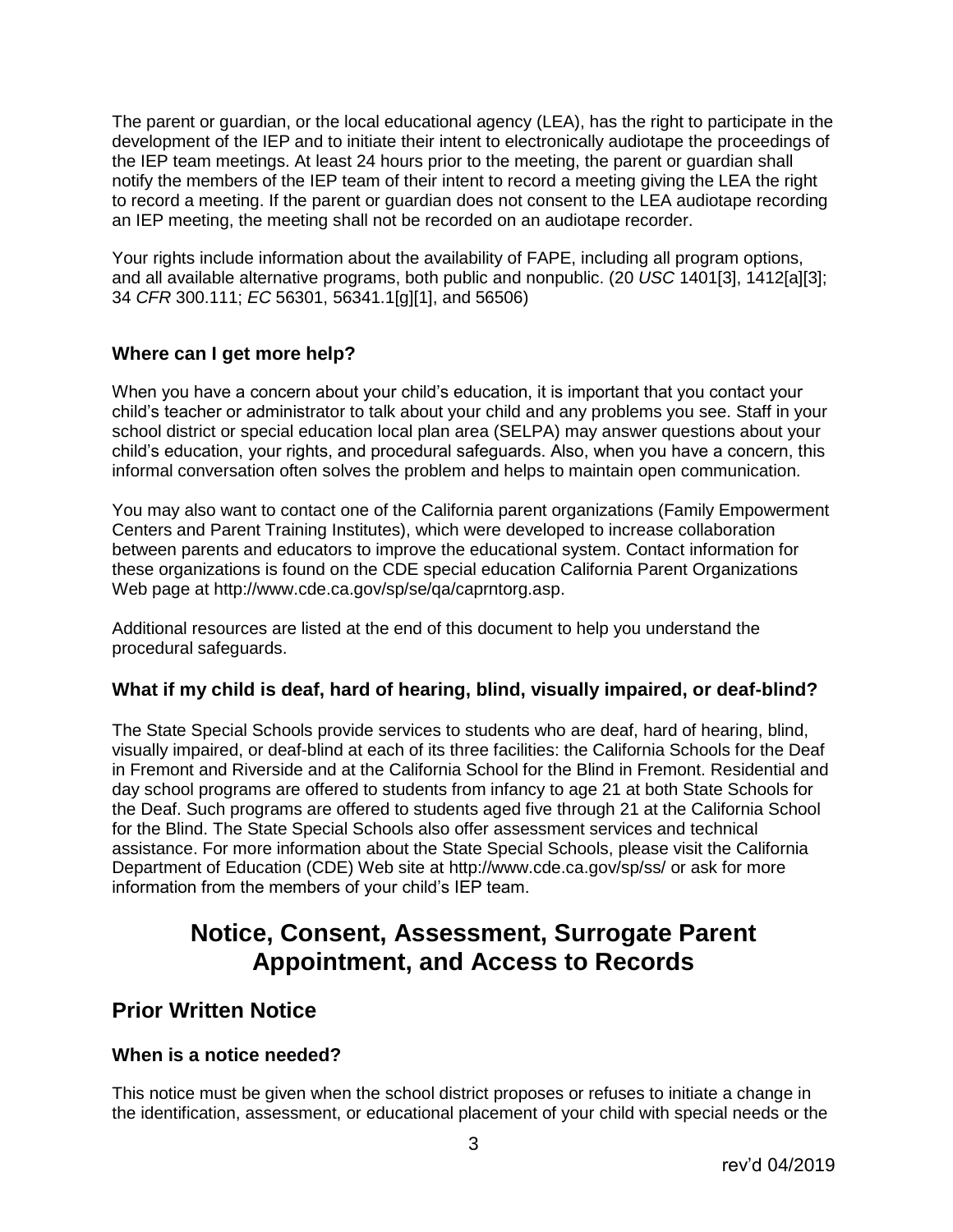provision of a free appropriate public education. (20 *USC* 1415[b][3] and (4), 1415[c][1], 1414[b][1]; 34 *CFR* 300.503; *EC* 56329 and 56506[a])

The school district must inform you about proposed evaluations of your child in a written notice or an assessment plan within fifteen (15) days of your written request for evaluation. The notice must be understandable and in your native language or other mode of communication, unless it is clearly not feasible to do so. (34 *CFR* 300.304; *EC* 56321)

#### **What will the notice tell me?**

The Prior Written Notice must include the following:

- 1. A description of the actions proposed or refused by the school district
- 2. An explanation of why the action was proposed or refused
- 3. A description of each assessment procedure, record, or report the agency used as a basis for the action proposed or refused
- 4. A statement that parents of a child with a disability have protection under the procedural safeguards
- 5. Sources for parents to contact to obtain assistance in understanding the provisions of this part
- 6. A description of other options that the IEP team considered and the reasons those options were rejected; and
- 7. A description of any other factors relevant to the action proposed or refused. (20 *USC* 1415[b][3] and [4], 1415[c][1], 1414[b][1]; 34 *CFR* 300.503)

## **Parental Consent**

#### **When is my approval required for assessment?**

You have the right to refer your child for special education services. You must give informed, written consent before your child's first special education assessment can proceed. The parent has at least fifteen (15) days from the receipt of the proposed assessment plan to arrive at a decision. The assessment may begin immediately upon receipt of the consent and must be completed and an IEP developed within sixty (60) days of your consent.

#### **When is my approval required for services?**

You must give informed, written consent before your school district can provide your child with special education and related services.

#### **What are the procedures when a parent does not provide consent?**

If you do not provide consent for an initial assessment or fail to respond to a request to provide the consent, the school district may pursue the initial assessment by utilizing due process procedures.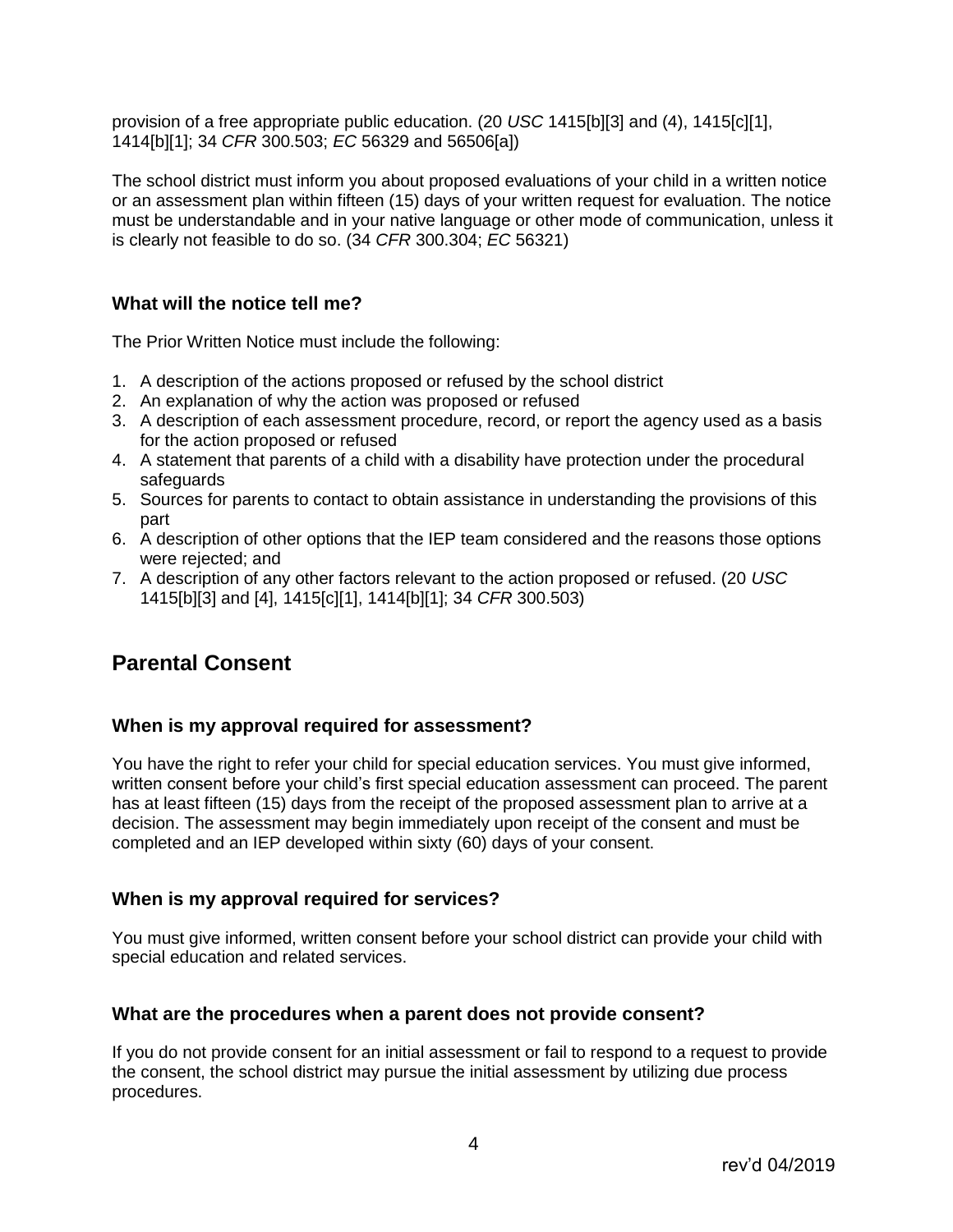If you refuse to consent to the initiation of services, the school district must not provide special education and related services and shall not seek to provide services through due process procedures.

If you consent in writing to the special education and related services for your child but do not consent to all of the components of the IEP, those components of the program to which you have consented must be implemented without delay.

If the school district determines that the proposed special education program component to which you do not consent is necessary to provide a free appropriate public education to your child, a due process hearing must be initiated. If a due process hearing is held, the hearing decision shall be final and binding.

In the case of reevaluations, the school district must document reasonable measures to obtain your consent. If you fail to respond, the school district may proceed with the reevaluation without your consent. (20 *USC* 1414[a][1][D] and 1414[c]; 34 *CFR* 300.300; *EC* 56506[e], 56321[c] and [d], and 56346).

#### **When may I revoke consent?**

If at any time subsequent to the initial provision of special education and related services, the parent of a child revokes consent in writing for the continued provision of special education and related services, the public agency:

- 1. May not continue to provide special education and related services to the child, but must provide prior written notice in accordance with 34 *CFR* Section 300.503 before ceasing such services
- 2. May not use the procedures in subpart E of Part 300 34 *CFR* (including the mediation procedures under 34 *CFR* Section 300.506 or the due process procedures under 34 *CFR* Sections 300.507 through 300.516) in order to obtain agreement or a ruling that the services may be provided to the child
- 3. Will not be considered to be in violation of the requirement to make a free appropriate public education (FAPE) available to the child because of the failure to provide the child with further special education and related services
- 4. Is not required to convene an IEP team meeting or develop an IEP under 34 *CFR* Sections 300.320 and 300.324 for the child for further provision of special education and related services

Please note, in accordance with 34 *CFR* Section 300.9 (c)(3), that if the parents revoke consent in writing for their child's receipt of special education services after the child is initially provided special education and related services, the public agency is not required to amend the child's education records to remove any references to the child's receipt of special education and related services because of the revocation of consent.

## **Surrogate Parent Appointment**

**What if a parent cannot be identified or located?**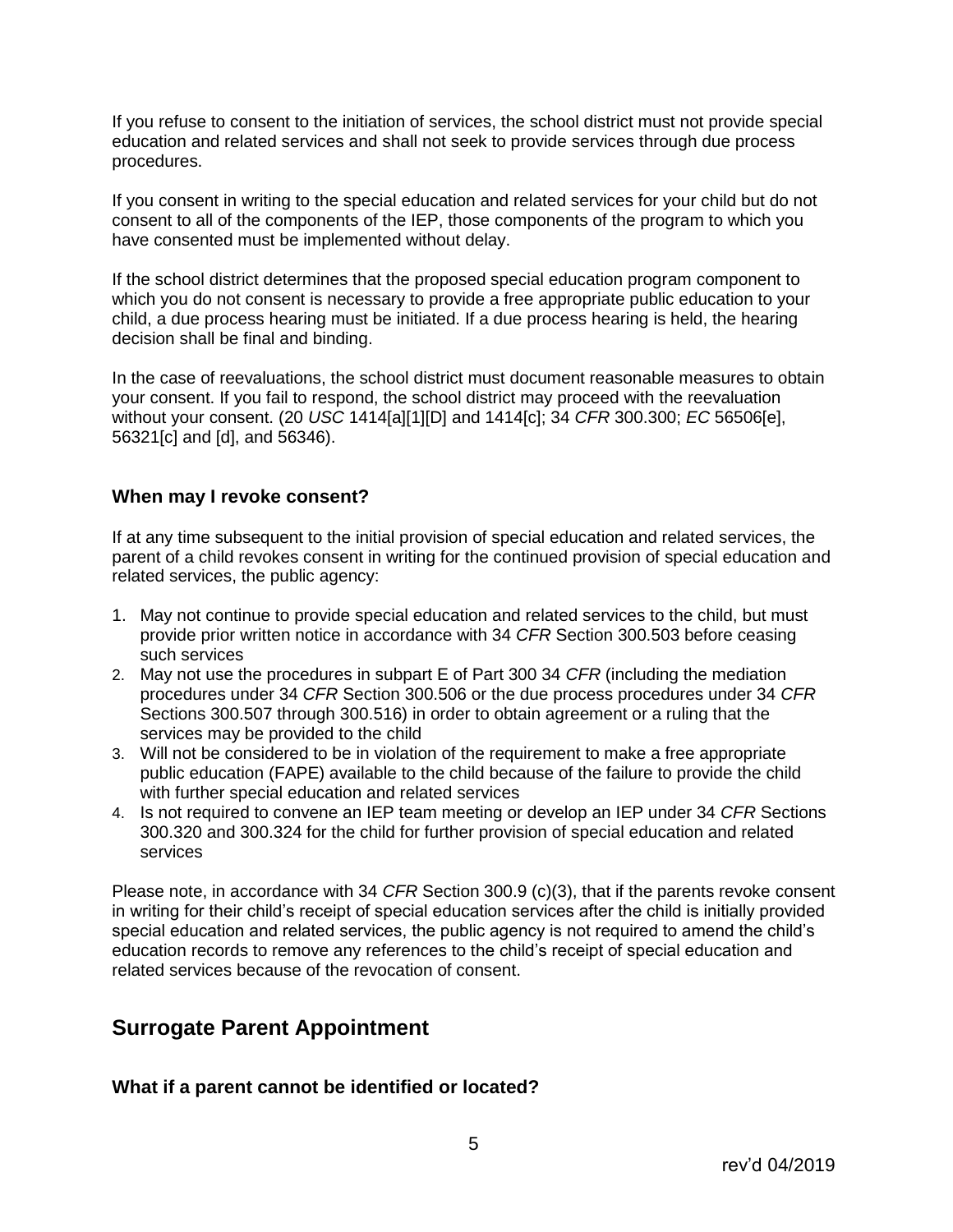School districts must ensure that an individual is assigned to act as a surrogate parent for the parents of a child with a disability when a parent cannot be identified and the school district cannot discover the whereabouts of a parent.

A surrogate parent may also be appointed if the child is an unaccompanied homeless youth, an adjudicated dependent or ward of the court under the state Welfare and Institution Code, and is referred to special education or already has an IEP. (20 *USC* 1415[b][2] ; 34 *CFR* 300.519; *EC* 56050; GC 7579.5 and 7579.6)

### **Nondiscriminatory Assessment**

#### **How is my child assessed for special education services?**

You have the right to have your child assessed in all areas of suspected disability. Materials and procedures used for assessment and placement must not be racially, culturally, or sexually discriminatory.

Assessment materials must be provided and the test administered in your child's native language or mode of communication and in the form most likely to yield accurate information on what the child knows and can do academically, developmentally, and functionally, unless it is clearly not feasible to so provide or administer.

No single procedure can be the sole criterion for determining eligibility and developing FAPE for your child. (20 *USC* 1414[b][1]–[3], 1412[a][6][B]; 34 *CFR* 300.304; *EC* 56001[j] and 56320)

### **Independent Educational Assessments**

#### **May my child be tested independently at the district's expense?**

If you disagree with the results of the assessment conducted by the school district, you have the right to ask for and obtain an independent educational assessment for your child from a person qualified to conduct the assessment at public expense.

The parent is entitled to only one independent educational evaluation at public expense each time the public agency conducts an evaluation with which the parent disagrees.

The school district must respond to your request for an independent educational assessment and provide you information about where to obtain an independent educational assessment.

If the school district believes that the district's assessment is appropriate and disagrees that an independent assessment is necessary, the school district must request a due process hearing to prove that its assessment was appropriate. If the district prevails, you still have the right to an independent assessment but not at public expense. The IEP team must consider independent assessments.

District assessment procedures allow in-class observation of students. If the school district observes your child in his or her classroom during an assessment, or if the school district would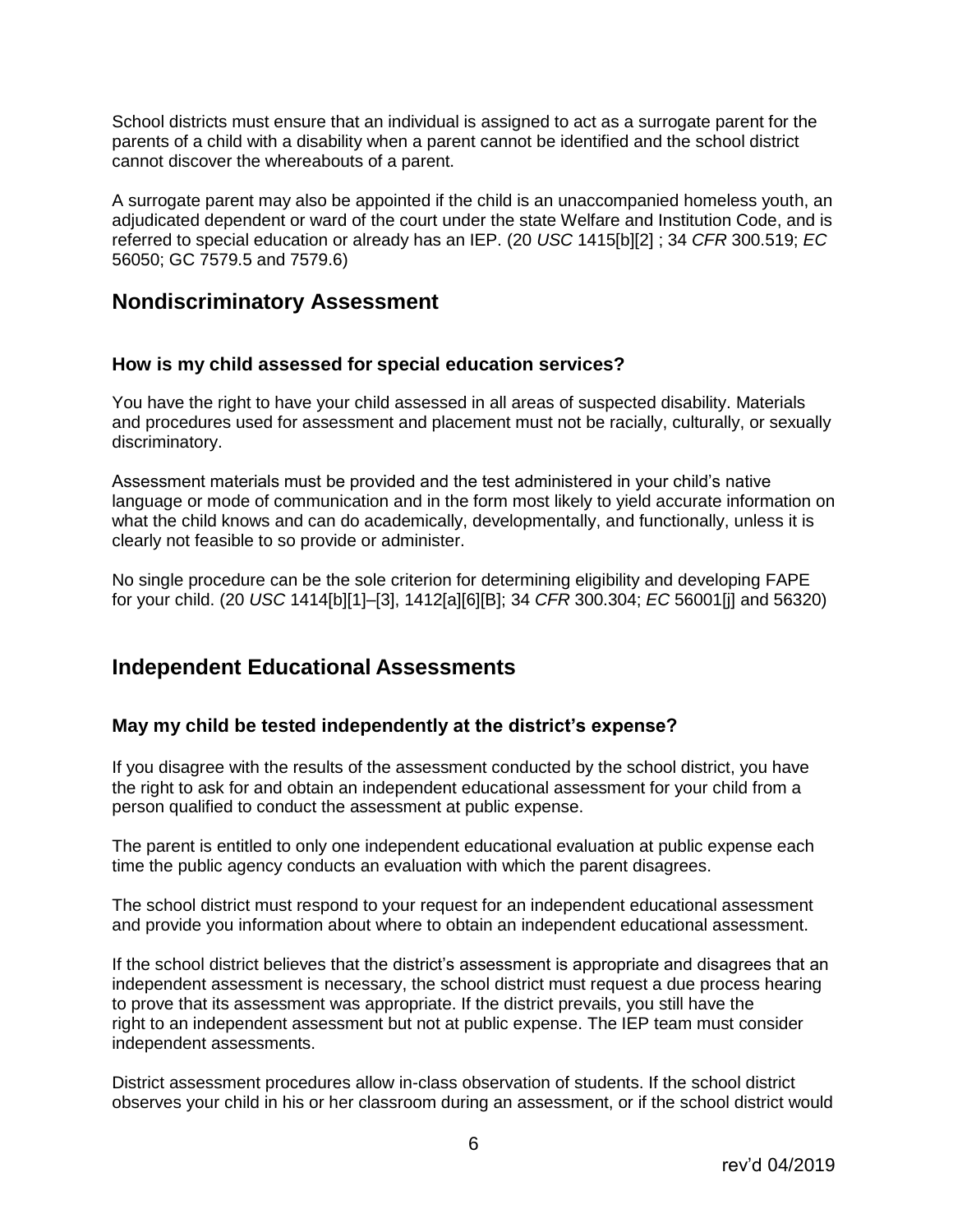have been allowed to observe your child, an individual conducting an independent educational assessment must also be allowed to observe your child in the classroom.

If the school district proposes a new school setting for your child and an independent educational assessment is being conducted, the independent assessor must be allowed to first observe the proposed new setting. (20 *USC* 1415[b][1] and [d][2][A]; 34 *CFR* 300.502; *EC* 56329[b] and [c])

### **Access to Educational Records**

#### **May I examine my child's educational records?**

You have a right to inspect and review all of your child's education records without unnecessary delay, including prior to a meeting about your child's IEP or before a due process hearing. The school district must provide you access to records and copies, if requested, within five (5) **business** days after the request has been made orally or in writing. (*EC* 49060, 56043[n], 56501[b][3], and 56504)

## **How Disputes Are Resolved**

### **Due Process Hearing**

#### **When is a due process hearing available?**

You have the right to request an impartial due process hearing regarding the identification, assessment, and educational placement of your child or the provision of FAPE. The request for a due process hearing must be filed within two years from the date you knew or should have known about the alleged action that forms the basis of the due process complaint. (20 *USC* 1415[b][6]; 34 *CFR* 300.507; *EC* 56501 and 56505[l])

### **Mediation and Alternative Dispute Resolution**

#### **May I request mediation or an alternative way to resolve the dispute?**

A request for mediation may be made either before or after a request for a due process hearing is made.

You may ask the school district to resolve disputes through mediation or alternative dispute resolution (ADR), which is less adversarial than a due process hearing. The ADR and mediation are voluntary methods of resolving a dispute and may not be used to delay your right to a due process hearing.

#### **What is a pre-hearing mediation conference?**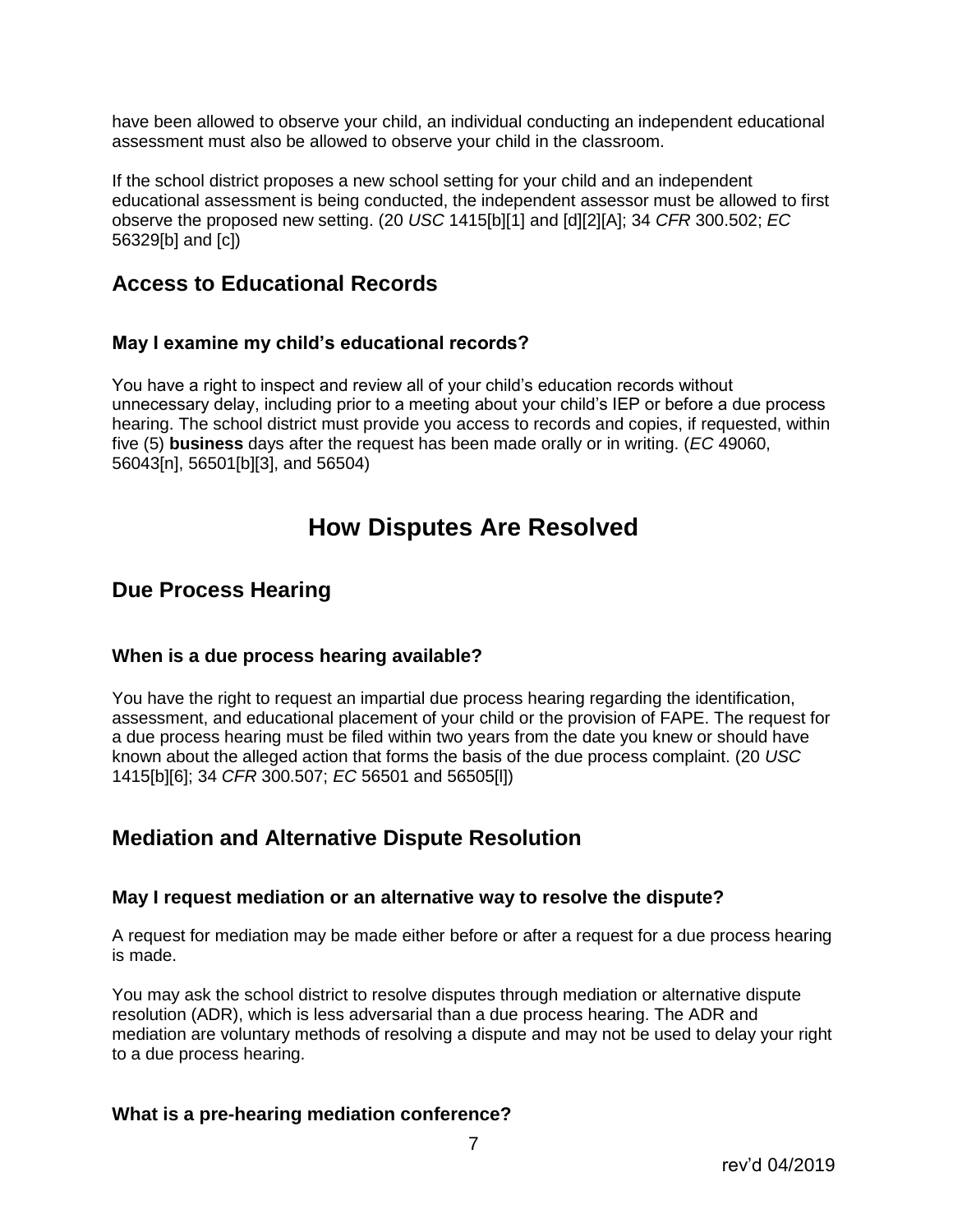You may seek resolution through mediation prior to filing a request for a due process hearing. The conference is an informal proceeding conducted in a nonadversarial manner to resolve issues relating to the identification, assessment, or educational placement of a child or to a FAPE.

At the prehearing mediation conference, the parent or the school district may be accompanied and advised by nonattorney representatives and may consult with an attorney prior to or following the conference. However, requesting or participating in a prehearing mediation conference is not a prerequisite to requesting a due process hearing.

All requests for a prehearing mediation conference shall be filed with the Superintendent. The party initiating a prehearing mediation conference by filing a written request with the Superintendent shall provide the other party to the mediation with a copy of the request at the same time the request is filed.

The prehearing mediation conference shall be scheduled within fifteen (15) days of receipt by the Superintendent of the request for mediation and shall be completed within thirty (30) days after receipt of the request for mediation unless both parties agree to extend the time. If a resolution is reached, the parties shall execute a legally binding written agreement that sets forth the resolution. All discussions during the mediation process shall be confidential. All prehearing mediation conferences shall be scheduled in a timely manner and held at a time and place reasonably convenient to the parties. If the issues fail to be resolved to the satisfaction of

all parties, the party who requested the mediation conference has the option of filing for a due process hearing. (*EC* 56500.3 and 56503)

## **Due Process Rights**

#### **What are my due process rights?**

You have a right to:

- 1. Have a fair and impartial administrative hearing at the state level before a person who is knowledgeable of the laws governing special education and administrative hearings (20 *USC* 1415[f][1][A], 1415[f][3][A]-[D]; 34 *CFR* 300.511; *EC* 56501[b][4]);
- 2. Be accompanied and advised by an attorney and/or individuals who have knowledge about children with disabilities (*EC* 56505 [e][1]);
- 3. Present evidence, written arguments, and oral arguments (*EC* 56505[e][2]);
- 4. Confront, cross-examine, and require witnesses to be present (*EC* 56505[e][3]);
- 5. Receive a written or, at the option of the parent, an electronic verbatim record of the hearing, including findings of fact and decisions (*EC* 56505[e][4]);
- 6. Have your child present at the hearing (*EC* 56501[c][1]);
- 7. Have the hearing be open or closed to the public (*EC* 56501[c][2]);
- 8. Receive a copy of all documents, including assessments completed by that date and recommendations, and a list of witnesses and their general area of testimony within five (5) business days before a hearing (*EC* 56505[e][7] and 56043[v]);
- 9. Be informed by the other parties of the issues and their proposed resolution of the issues at least ten (10) calendar days prior to the hearing (*EC* 56505[e][6]);
- 10. Have an interpreter provided (CCR 3082[d]);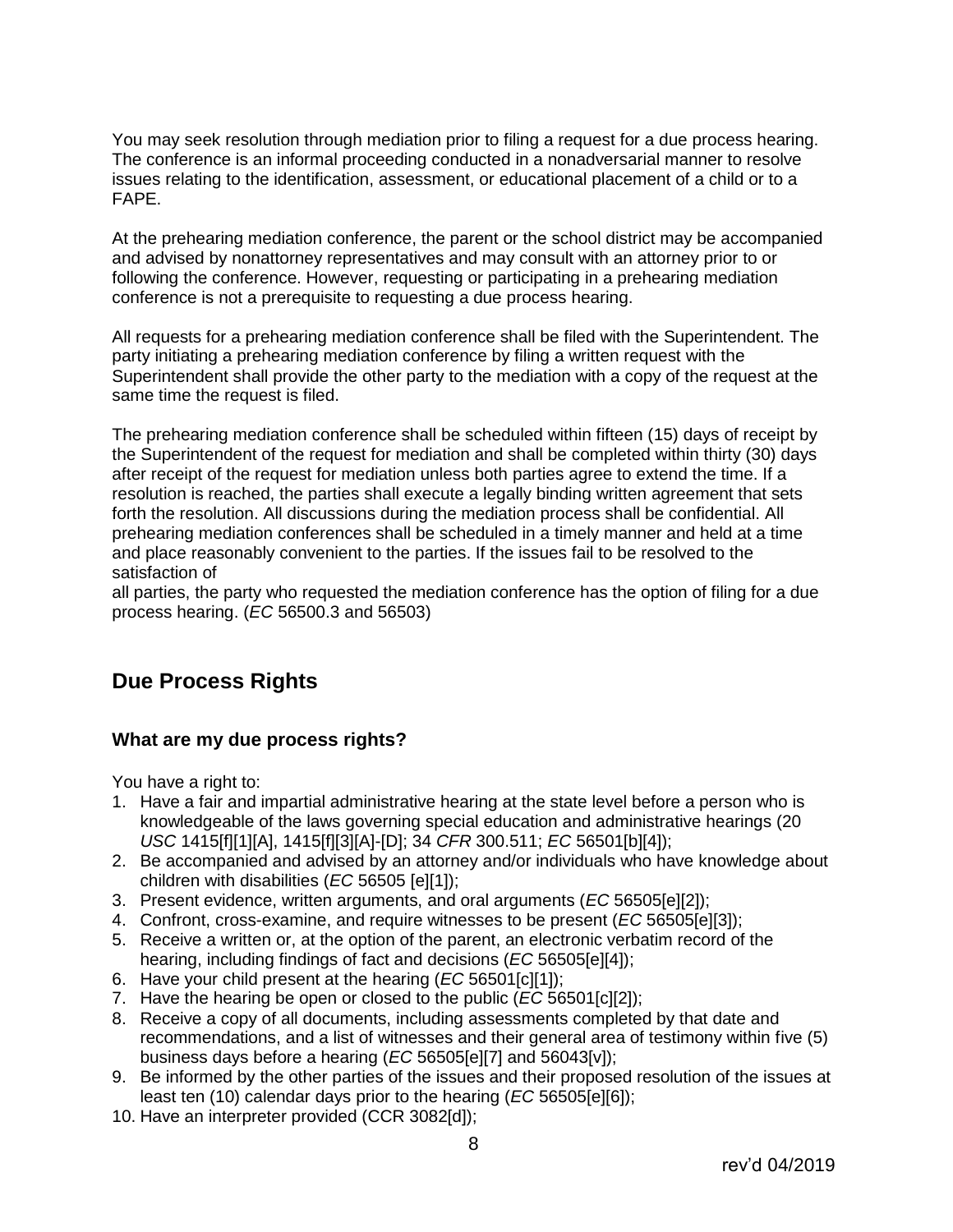- 11. Request an extension of the hearing timeline (*EC* 56505[f][3]);
- 12. Have a mediation conference at any point during the due process hearing (*EC* 56501[b][2]); and,
- 13. Receive notice from the other party at least ten days prior to the hearing that the other party intends to be represented by an attorney (*EC* 56507[a]). (20 *USC* 1415[e]; 34 *CFR* 300.506, 300.508, 300.512 and 300.515).

## **Filing a Written Due Process Complaint**

#### **How do I request a due process hearing?**

You need to file a written request for a due process hearing. You or your representative needs to submit the following information in your request:

- 1. Name of the child;
- 2. Address of the residence of the child;
- 3. Name of the school the child is attending;
- 4. In the case of a homeless child, available contact information for the child and the name of the school the child is attending; and,
- 5. A description of the nature of the problem, including facts relating to the problem(s) and a proposed resolution of the problem(s).

Federal and state laws require that either party filing for a due process hearing must provide a copy of the written request to the other party. (20 *USC* 1415[b][7], 1415[c][2]; 34 *CFR* 300.508; *EC* 56502[c][1])

Prior to filing for a due process hearing, the school district shall be provided the opportunity to resolve the matter by convening a resolution session, which is a meeting between the parents and the relevant members of the IEP team who have specific knowledge of the facts identified in the due process hearing request. (20 *USC* 1415[f][1][B]; 34 *CFR* 300.510)

#### **What does a resolution session include?**

Resolution sessions shall be convened within fifteen (15) days of receiving notice of the parents' due process hearing request. The sessions shall include a representative of the school district who has decision-making authority and not include an attorney of the school district unless the parent is accompanied by an attorney. The parent of the child may discuss the due process hearing issue and the facts that form the basis of the due process hearing request.

The resolution session is not required if the parent and the school district agree in writing to waive the meeting. If the school district has not resolved the due process hearing issue within thirty (30) days, the due process hearing may occur. If a resolution is reached, the parties shall execute a legally binding agreement. (20 *USC* 1415[f][1][B]; 34 *CFR* 300.510)

#### **Does my child's placement change during the proceedings?**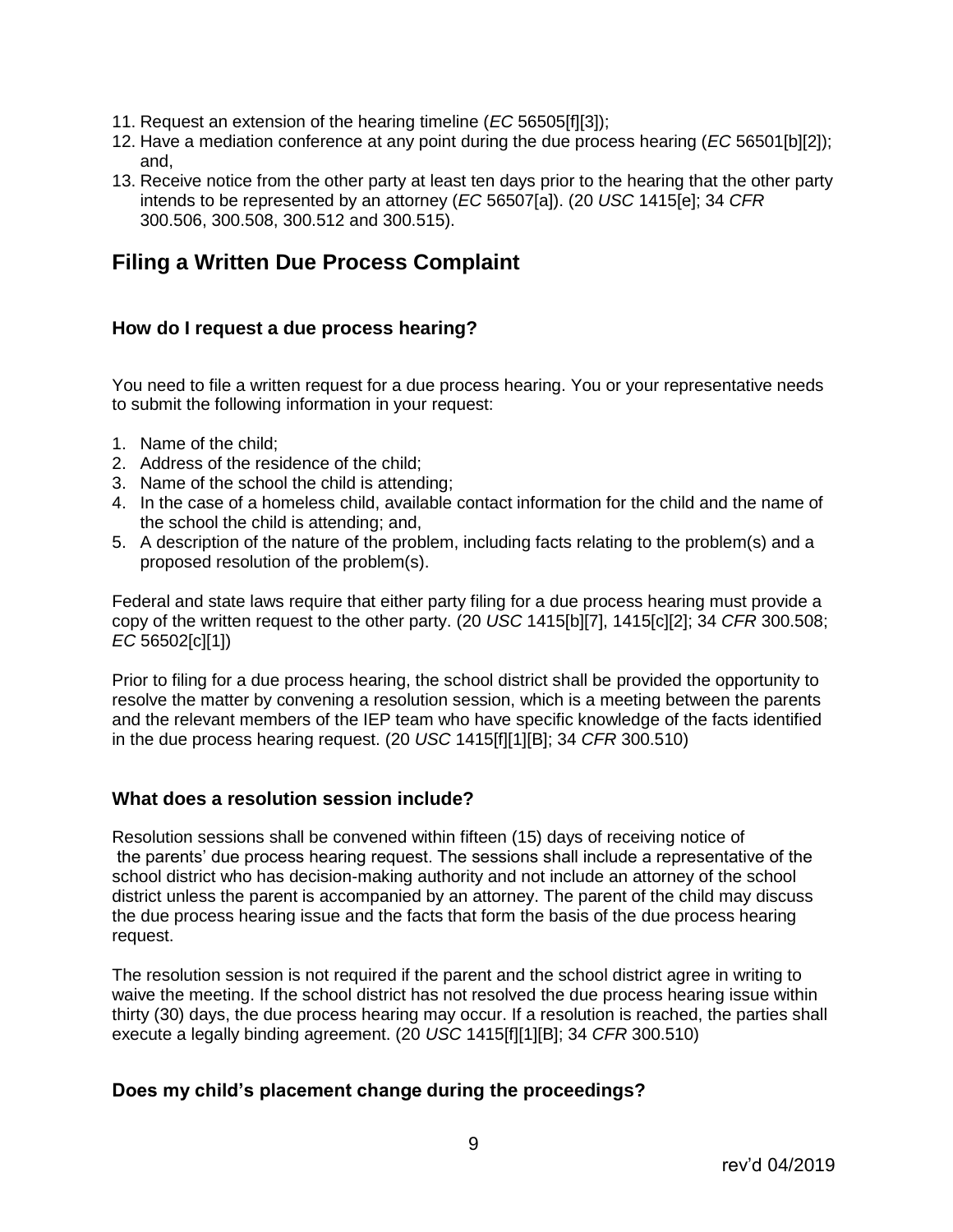The child involved in any administrative or judicial proceeding must remain in the current educational placement unless you and the school district agree on another arrangement. If you are applying for initial admission of your child to a public school, your child will be placed in a public school program with your consent until all proceedings are completed. (20 *USC* 1415[j]; 34 *CFR* 300.518; *EC* 56505[d])

#### **May the decision be appealed?**

The hearing decision is final and binding on both parties. Either party may appeal the hearing decision by filing a civil action in state or federal court within 90 days of the final decision. (20 *USC* 1415[i][2] and [3][A], 1415[l]; 34 *CFR* 300.516; *EC* 56505[h] and [k], *EC* 56043[w])

#### **Who pays for my attorneys' fees?**

In any action or proceeding regarding the due process hearing, the court, in its discretion, may award reasonable attorneys' fees as part of the costs to you as parent of a child with a disability if you are the prevailing party in the hearing. Reasonable attorneys' fees may also be made following the conclusion of the administrative hearing, with the agreement of the parties. (20 *USC* 1415[i][3][B]–[G]; 34 *CFR* 300.517; *EC* 56507[b])

Fees may be reduced if any of the following conditions prevail:

- 1. The court finds that you unreasonably delayed the final resolution of the controversy;
- 2. The attorneys' hourly fees exceed the prevailing rate in the community for similar services by attorneys of reasonably comparable skill, reputation, and experience;
- 3. The time spent and legal services provided were excessive; or,
- 4. Your attorney did not provide to the school district the appropriate information in the due process request notice.

Attorneys' fees will not be reduced, however, if the court finds that the State or the school district unreasonably delayed the final resolution of the action or proceeding or that there was a violation of this section of law. (20 *USC* 1415[i][3][B]-[G]; 34 *CFR* 300.517)

Attorneys' fees relating to any meeting of the IEP team may not be awarded unless an IEP team meeting is convened as a result of a due process hearing proceeding or judicial action. Attorneys' fees may also be denied if you reject a reasonable settlement offer made by the district/public agency ten (10) days before the hearing begins and the hearing decision is not more favorable than the offer of settlement. (20 *USC* 1415[i][3][B]–[G]; 34 *CFR* 300.517)

#### **To obtain more information or to file for mediation or a due process hearing, contact:**

Office of Administrative Hearings Attention: Special Education Division 2349 Gateway Oaks Drive, Suite 200 Sacramento, CA 95833-4231 (916) 263-0880 FAX (916) 263-0890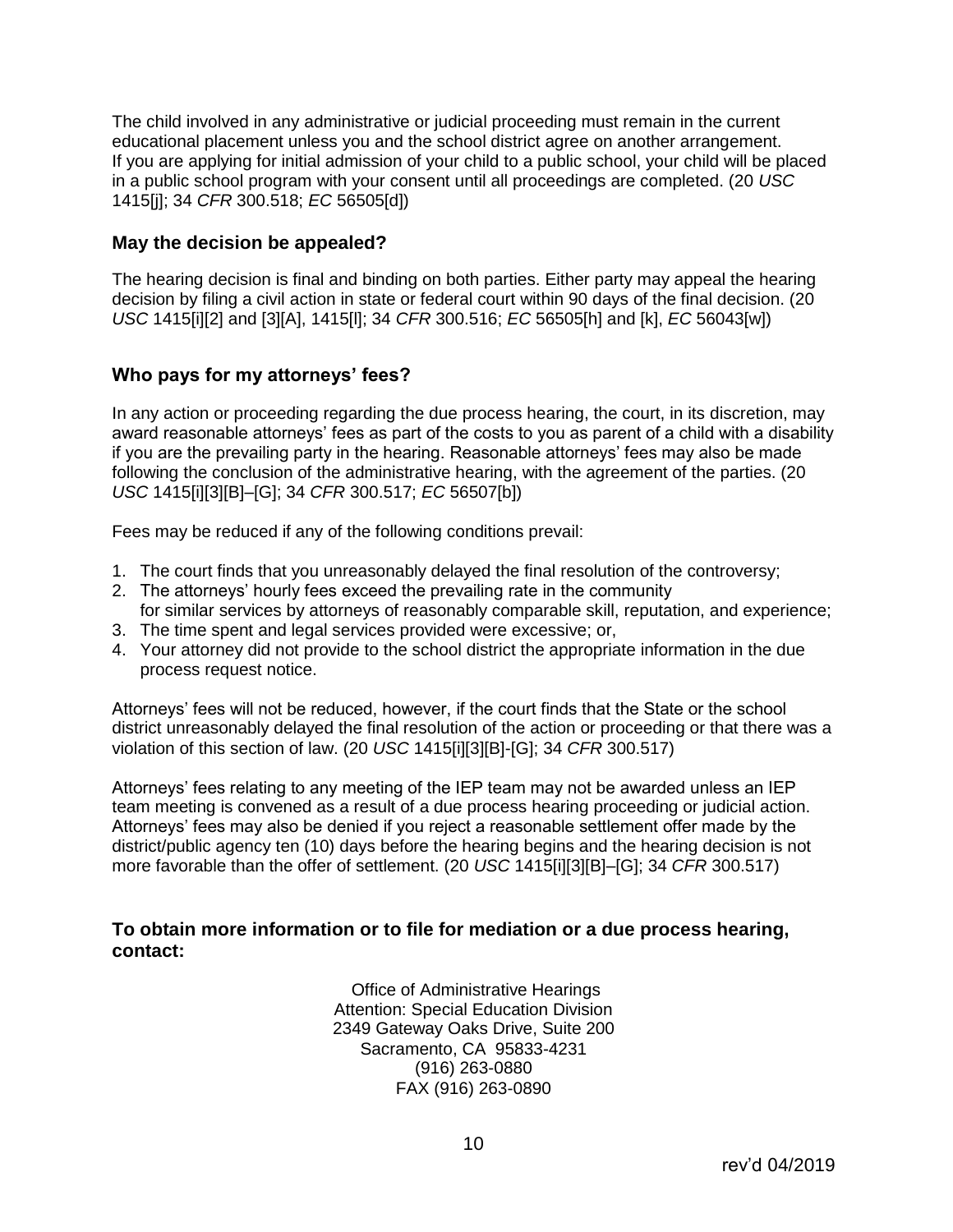## **School Discipline and Placement Procedures for Students with Disabilities**

## **School Discipline and Alternative Interim Educational Settings**

#### **May my child be suspended or expelled?**

School personnel may consider any unique circumstances on a case-by-case basis when determining whether a change in placement is appropriate for a child with a disability who violates a code of student conduct from his or her setting to:

- An appropriate interim alternative education setting, another setting, or suspension for not more than ten (10) consecutive school days; and
- Additional removals of not more than ten (10) consecutive school days in the same school year for separate incidents of misconduct.

#### **What occurs after a removal of more than ten (10) days?**

After a child with a disability has been removed from his or her current placement for ten (10) school days in the same school year, during any subsequent days of removal the public agency must provide services to enable the child to continue to participate in the general education curriculum and progress toward meeting the goals set out in the child's IEP. Also, a child will receive, as appropriate, a functional behavioral assessment and behavioral intervention services and modifications, which are designed to address the behavior violation so that it does not recur.

If a child exceeds ten (10) days in such a placement, an IEP team meeting must be held to determine whether the child's misconduct is caused by the disability. This IEP team meeting must take place immediately, if possible, or within ten (10) days of the school district's decision to take this type of disciplinary action.

As a parent you will be invited to participate as a member of this IEP team. The school district may be required to develop an assessment plan to address the misconduct or, if your child has a behavior intervention plan, review and modify the plan as necessary.

#### **What happens if the IEP team determines that the misconduct is not caused by the disability?**

If the IEP team concludes that the misconduct was not a manifestation of the child's disability, the school district may take disciplinary action, such as expulsion, in the same manner as it would for a child without a disability. (20 *USC* 1415[k][1] and [7]; 34 *CFR* 300.530)

If you disagree with the IEP team's decision, you may request an expedited due process hearing, which must occur within twenty (20) school days of the date on which you requested the hearing. (20 *USC* 1415[k][2]; 34 *CFR* 300.531[c])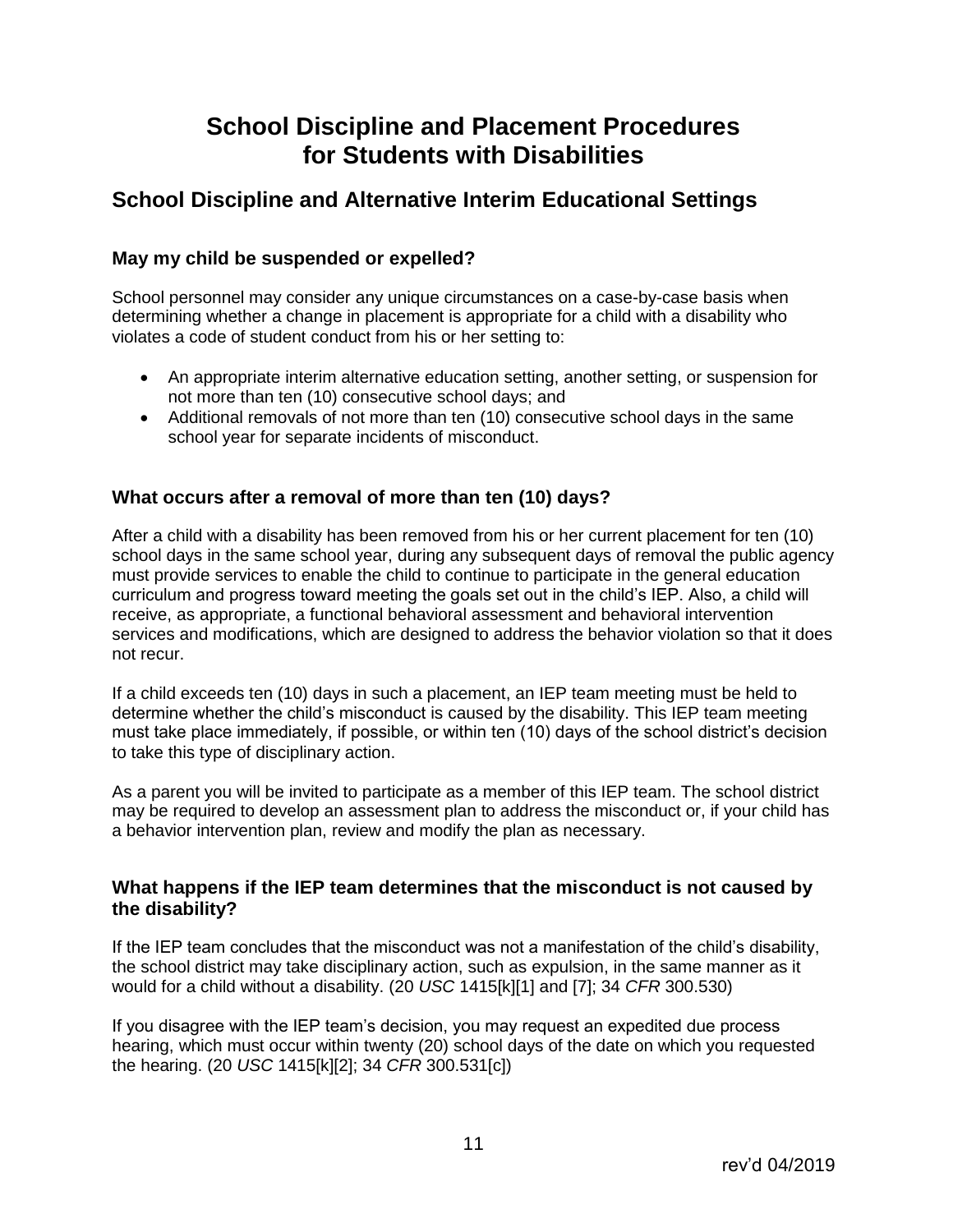Regardless of the setting the school district must continue to provide FAPE for your child. Alternative educational settings must allow the child to continue to participate in the general curriculum and ensure continuation of services and modifications detailed in the IEP. (34 *CFR* 300.530; *EC* 48915.5[b])

## **Children Attending Private School**

#### **May students who are parentally placed in private schools participate in publicly funded special education programs?**

Children who are enrolled by their parents in private schools may participate in publicly funded special education programs. The school district must consult with private schools and with parents to determine the services that will be offered to private school students. Although school districts have a clear responsibility to offer FAPE to students with disabilities, those children, when placed by their parent in private schools, do not have the right to receive some or all of the special education and related services necessary to provide FAPE. (20 *USC* 1415[a][10][A]; 34 *CFR* 300.137 and 300.138; *EC* 56173)

If a parent of an individual with exceptional needs who previously received special education and related services under the authority of the school district enrolls the child in a private elementary school or secondary school without the consent of or referral by the local educational agency, the school district is not required to provide special education if the district has made FAPE available. A court or a due process hearing officer may require the school district to reimburse the parent or guardian for the cost of special education and the private school only if the court or due process hearing officer finds that the school district had not made FAPE available to the child in a timely manner prior to that enrollment in the private elementary school or secondary school and that the private placement is appropriate. (20 *USC* 1412[a][10][C]; 34 *CFR* 300.148; *EC* 56175)

#### **When may reimbursement be reduced or denied?**

The court or hearing officer may reduce or deny reimbursement if you did not make your child available for an assessment upon notice from the school district before removing your child from public school. You may also be denied reimbursement if you did not inform the school district that you were rejecting the special education placement proposed by the school district, including stating your concerns and intent to enroll your child in a private school at public expense.

Your notice to the school district must be given either:

- At the most recent IEP team meeting you attended before removing your child from the public school; or,
- In writing to the school district at least ten (10) business days (including holidays) before removing your child from the public school. (20 *USC* 1412[a][10][C]; 34 *CFR* 300.148; *EC* 56176)

#### **When may reimbursement not be reduced or denied?**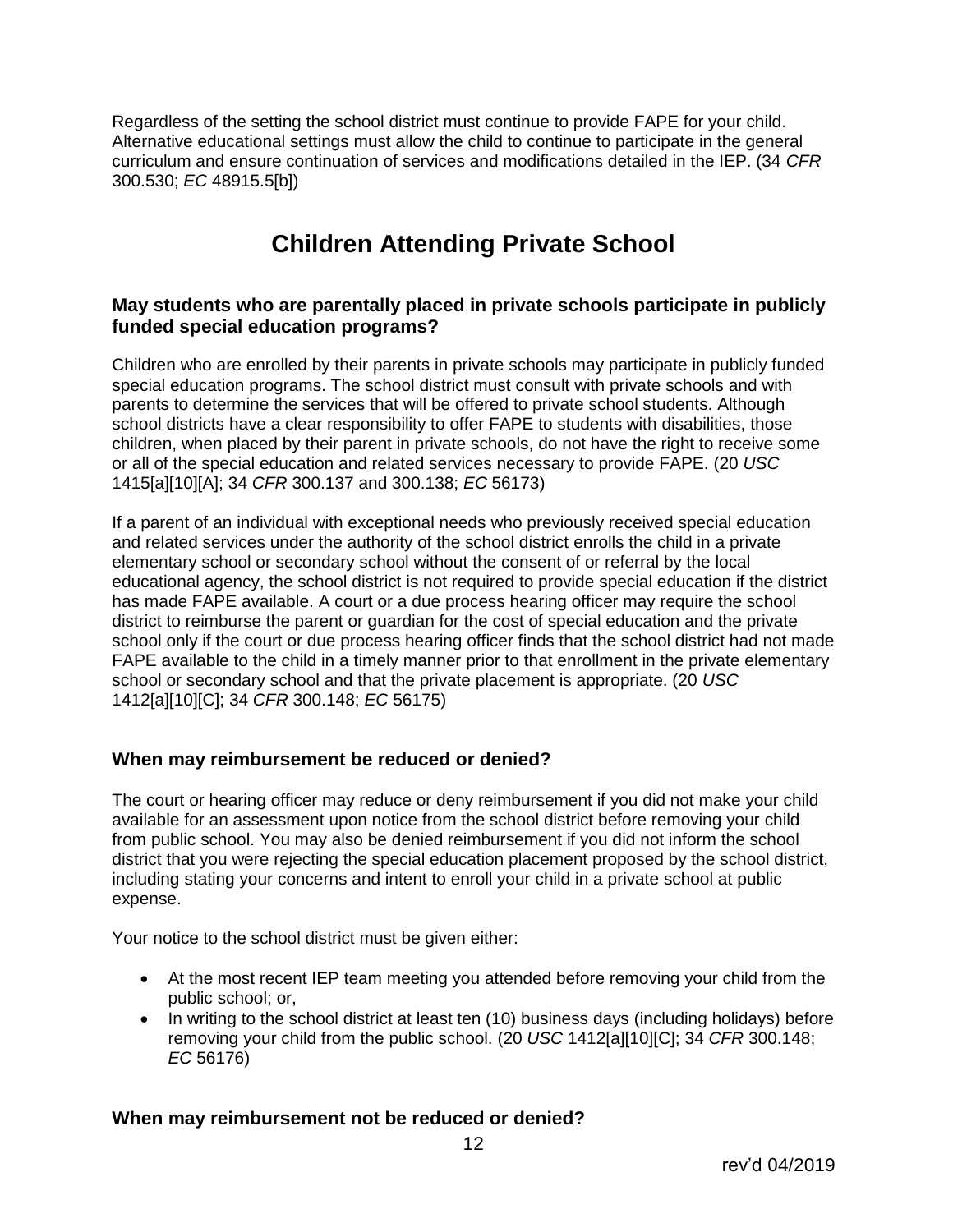A court or hearing officer must not reduce or deny reimbursement to you if you failed to provide written notice to the school district for any of the following reasons:

- The school prevented you from providing notice;
- You had not received a copy of this Notice of Procedural Safeguards or otherwise been informed of the requirement to notify the district;
- Providing notice would likely have resulted in physical harm to your child;
- Illiteracy and inability to write in English prevented you from providing notice; or,
- Providing notice would likely have resulted in serious emotional harm to your child (20 *USC* 1412[a] [10] [C]; 34 *CFR* 300.148; *EC* 56177)

### **State Complaint Procedures**

#### **When may I file a state compliance complaint?**

You may file a state compliance complaint when you believe that a school district has violated federal or state special education laws or regulations. Your written complaint must specify at least one alleged violation of federal and state special education laws. The violation must have occurred not more than one year prior to the date the complaint is received by the California Department of Education (CDE). When filing a complaint, you must forward a copy of the complaint to the school district at the same time you file a state compliance complaint with the CDE. (34 *CFR* 300.151–153; 5 CCR 4600)

Complaints alleging violations of federal and state special education laws or regulations may be mailed to:

> California Department of Education Special Education Division Procedural Safeguards Referral Service 1430 N Street, Suite 2401 Sacramento, CA 95814

For complaints involving issues **not** covered by federal or state special education laws or regulations, consult your district's uniform complaint procedures.

To obtain more information about dispute resolution, including how to file a complaint, contact the CDE, Special Education Division, Procedural Safeguards Referral Service, by telephone at (800) 926-0648; by fax at 916-327-3704; or by visiting the CDE Web site at [http://www.cde.ca.gov/sp/se.](http://www.cde.ca.gov/sp/se)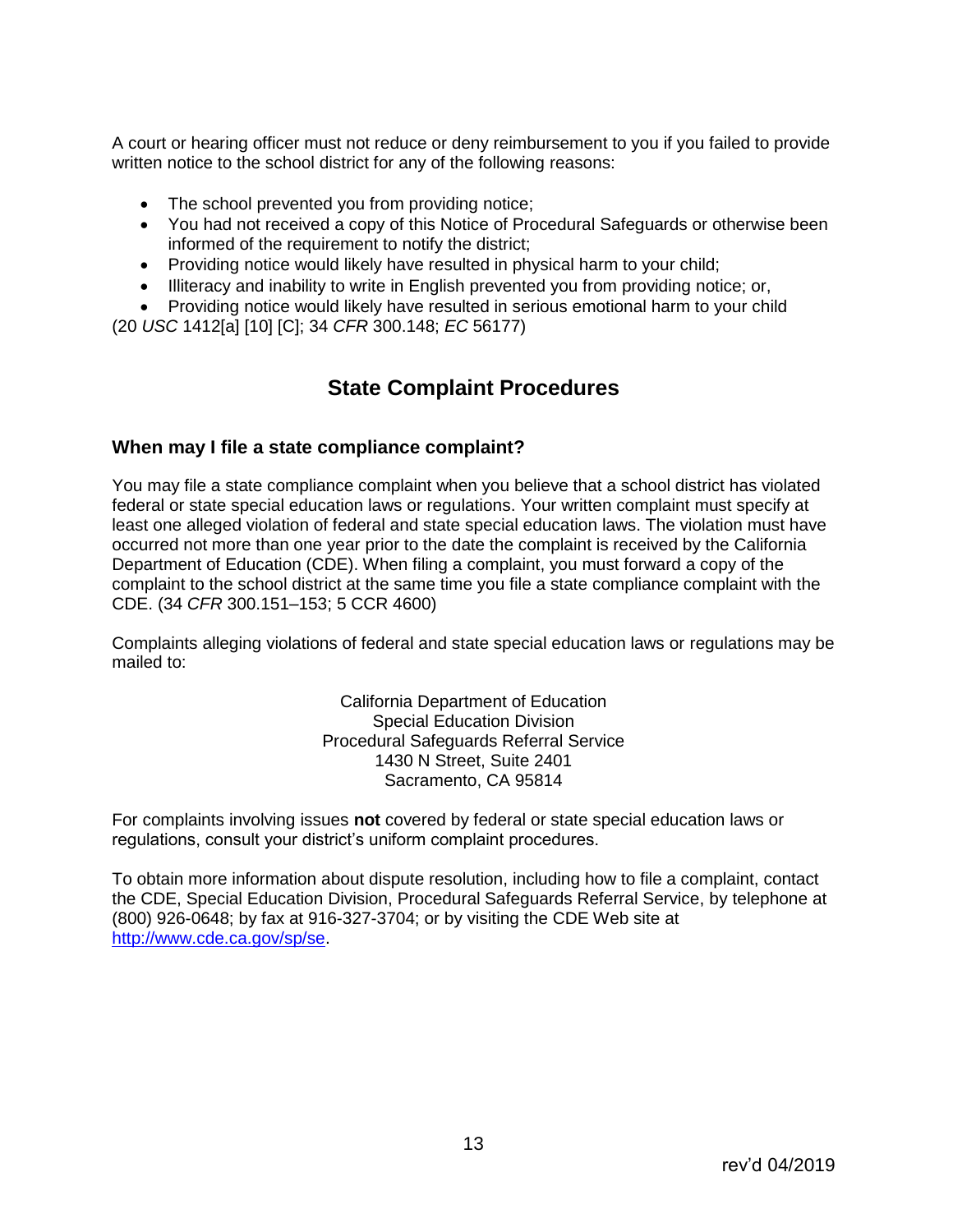## **Glossary of Abbreviations Used in This Notice**

- ADR Alternative Dispute Resolution
- *CFR*: *Code of Federal Regulations*
- *EC* California *Education Code*
- FAPE Free Appropriate Public Education
- IDEA Individuals with Disabilities Education Act
- IEP Individualized Education Program
- OAH: Office of Administrative Hearings
- SELPA: Special Education Local Plan Area
- *USC*: *United States Code*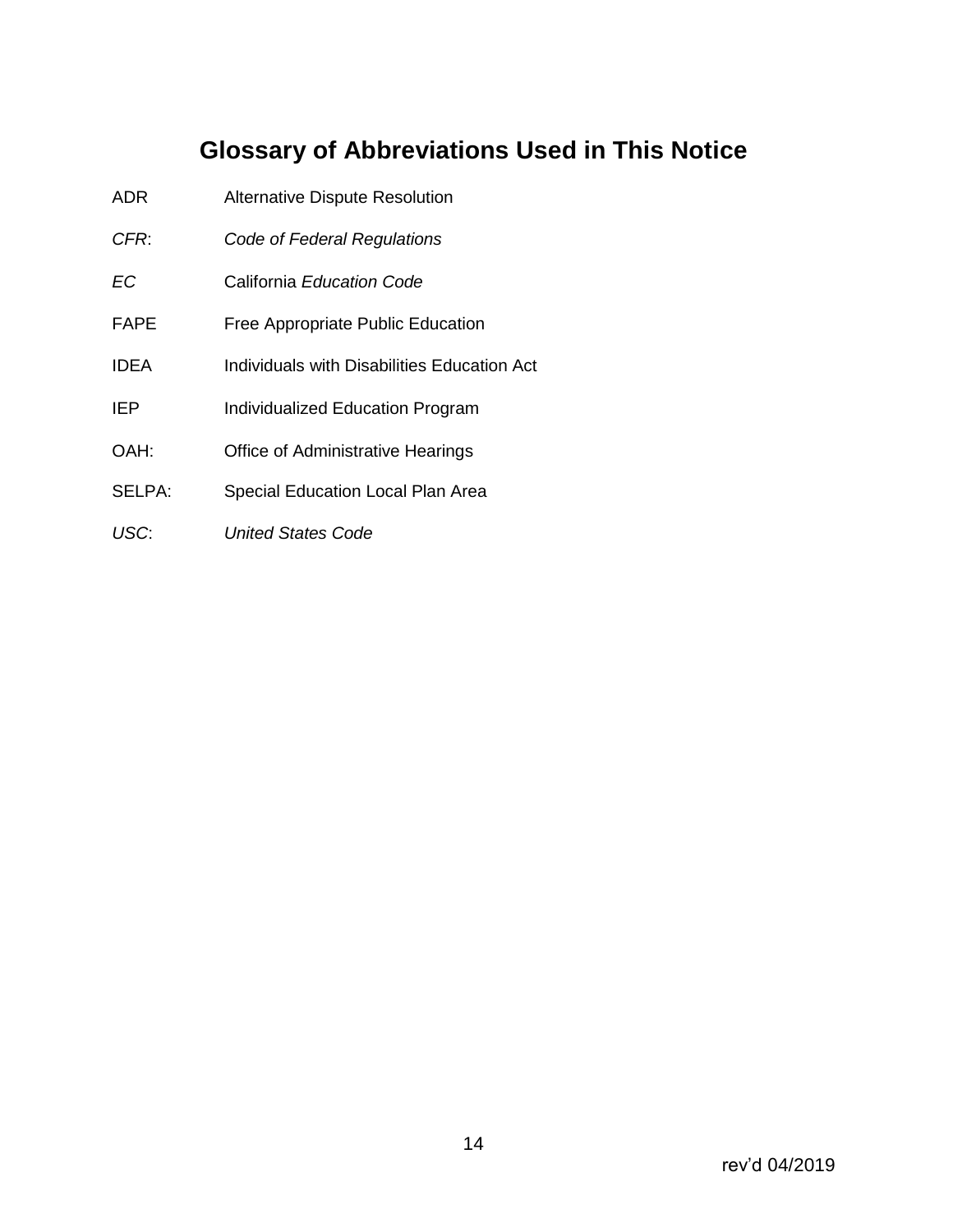# **Notice of Parental Rights**

This information provides you as parents, legal guardians, and surrogate parents of children with disabilities from three (3) years of age through age twenty-one (21) and students who have reached age eighteen (18), the age of majority (hereafter "Parents"), with a brief summary of Procedural Safeguards for students with disabilities receiving special education services.

A number of staff in the child's district and special education local plan area (SELPA) may answer questions about the child's education and the parents' rights and responsibilities. When the parent has a concern, it is important that they contact their child's teachers or administrators to talk about their child and any problems they see. This conversation often solves the problem and helps maintain open communication.

Parents must be given opportunities to participate in any decision-making meeting regarding their child's special education program. Parents have the right to participate in individualized education program (IEP) meetings about the special education eligibility, assessment, educational placement of their child and other matters relating to their child's free appropriate public education (FAPE).

When a parent cannot be identified or located, a district may appoint a surrogate parent to represent a child with a disability.

#### **What Are Parents' Rights in California Special Education?**

#### **Parents and students (over age eighteen) have the right:**

 **• To Participate**

Parents have the right to refer their child for special education services, to participate in the development of the IEP and to be informed of all program options and alternatives, both public and nonpublic.

#### • **To Receive Prior Written Notice**

Parents have a right to receive prior written notice, in their native language, when the school district initiates or refuses their request to initiate a change in their child's identification, assessment, or educational placement in special education.

#### **• To Consent**

Parents must provide informed, written consent before their child is assessed or provided with any special education services. Parental consent must also be provided before any change in special education services may occur. The district must ensure that parents understand proceedings of the IEP team meeting including arranging for an interpreter for parents with deafness or those whose native language is other than English.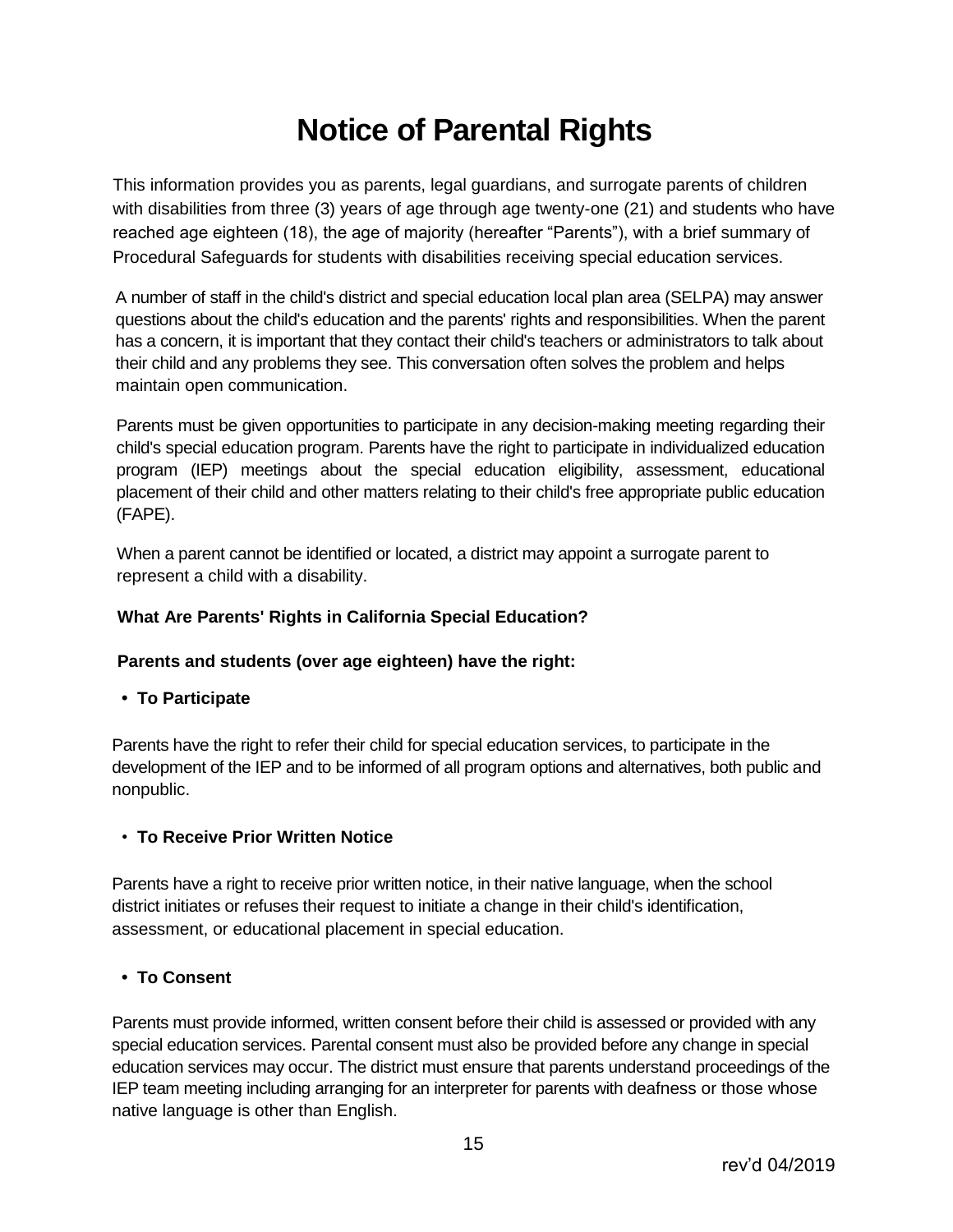#### **• To Refuse to Consent**

Parents may refuse to consent to an assessment or the placement of their child in special education.

#### **• To Be Given a Nondiscriminatory Assessment**

Children must be assessed for special education through the use of methods that are not culturally biased or discriminatory.

#### • **To Receive Independent Educational Assessments**

If parents disagree with the results of the assessment conducted by the school district, they have the right to ask for and obtain an independent educational evaluation (IEE) at public expense.

The parent is entitled to only one IEE at public expense each time the public agency conducts an evaluation with which the parent disagrees.

When a parent requests an IEE at public expense, the school district must, without unnecessary delay, either ensure that an IEE is provided at public expense, or request a due process hearing if the district believes their assessment was appropriate and disagrees that an IEE is necessary. The school district also has the right to establish the standards or criteria (including cost and location) for IEEs at public expense.

#### **• To Access Educational Records**

Parents have a right to inspect, review, and obtain copies of their child's educational records.

#### **• To Stay in the Current Program If There is a Disagreement About Placement**

If parents disagree with the district regarding their child's special education placement or a proposed change in placement, the law requires the student to "stay put" in the current program until the dispute is resolved.

#### **• To Be Given a Hearing Regarding Disagreements About an IEP**

Parents have the right to present a complaint relating to the provision of a FAPE for their child; to have an attorney, an advocate, and the student, if appropriate, present at the due process hearing; and to make the hearing public. Under certain conditions, the hearing officer may award, reduce, or deny the reimbursement of attorneys' fees and fees paid to nonpublic institutions by parents in the settlement of a case. To request a due process hearing or to receive a complete notice of procedural safeguards related to a due process hearing, contact the Office of Administrative Hearings (see contact information below).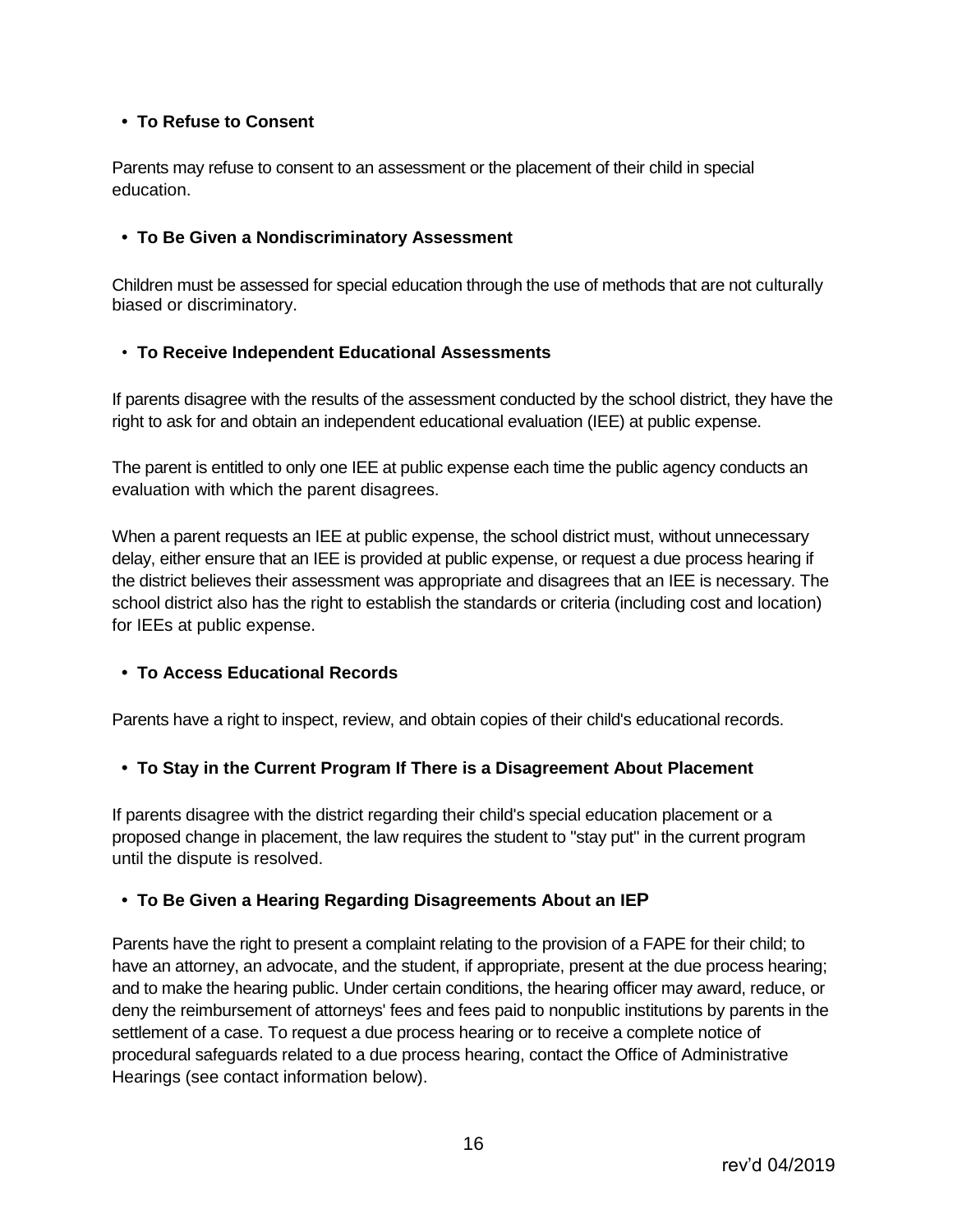#### **• To Receive Mediation**

Parents are encouraged to consider settling disagreements regarding their child's special education program through voluntary mediation, a process through which parties seek mutually agreeable solutions to disputes with the help of an impartial mediator. Parents may seek mediation alone or separate from due process, or they may participate in mediation pending a due process hearing. Mediation cannot be used to delay parents right to a due process hearing.

#### • **To File a Complaint Against Your School District**

If parents believe their child's school district has violated the law, they may file a complaint with the California Department of Education. The Department must investigate complaints alleging violations of noncompliance with IDEA, state special education laws, or regulations, and issue a written report of findings within 60 days of receiving the complaint.

#### • **To Be Informed of School Discipline and Alternative Placement**

There are specific rules regarding the suspension and expulsion of students with lEPs. Generally, a student with a disability may be suspended or placed in an alternative educational setting to the same extent that these options apply to students without disabilities.

If the student with a disability is in such a placement for more than ten days, an IEP meeting must be held to consider the appropriateness of the child's current placement and the extent to which the disability is the cause of the misconduct. Regardless of the child's placement, the district must provide FAPE

#### **• To Be Informed of Policies Regarding Children Who Attend Private Schools**

School districts are responsible for identifying, locating and assessing students with disabilities enrolled in private schools by their parents. However, school districts are not required to provide special education or related services to these students. There is no entitlement for services, though some private schools and students attending private schools may receive some services from the school district.

#### **Additional Resources**

This notice is an abbreviated summary of procedural safeguards under federal and state laws (20 *USC* Section 1412(d); 34 *CFR* 300.504; EC sections 56301(d)(2), 56321, and 56341.1(g)(1)). Special Education Rights of Parents and Children, a more extensive description of these rights, is available from the California Department of Education, Special Education Division.

To obtain more information about parental rights or dispute resolution, including how to file a complaint, contact the California Department of Education, Special Education Division, Procedural Safeguards Referral Service, by telephoning 800-926-0648 or writing to: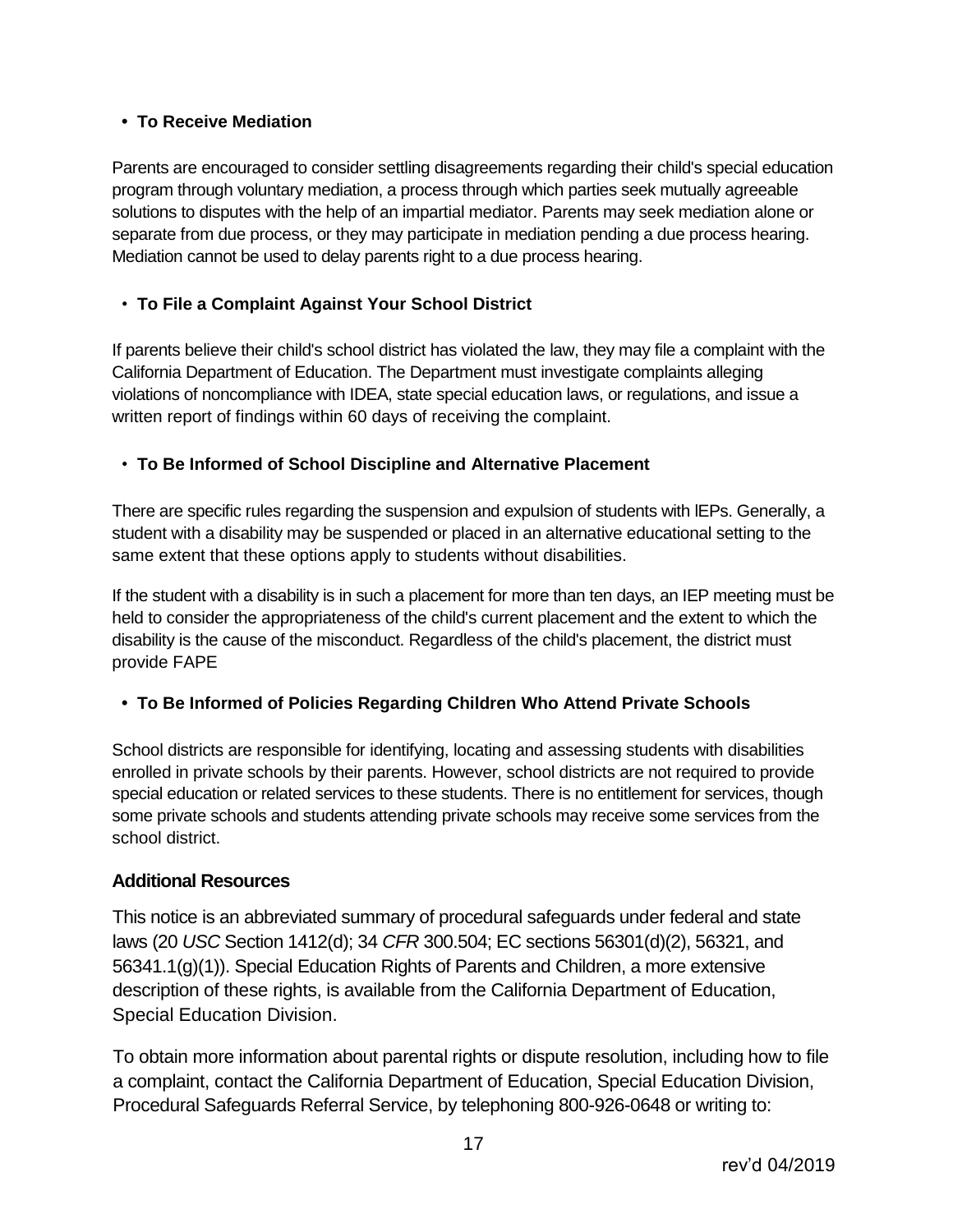California Department of Education Special Education Division Procedural Safeguards Referral Service 1430 N Street, Suite 2401 Sacramento, CA 95814 Telephone: 800-926-0648 Fax:916-327-3704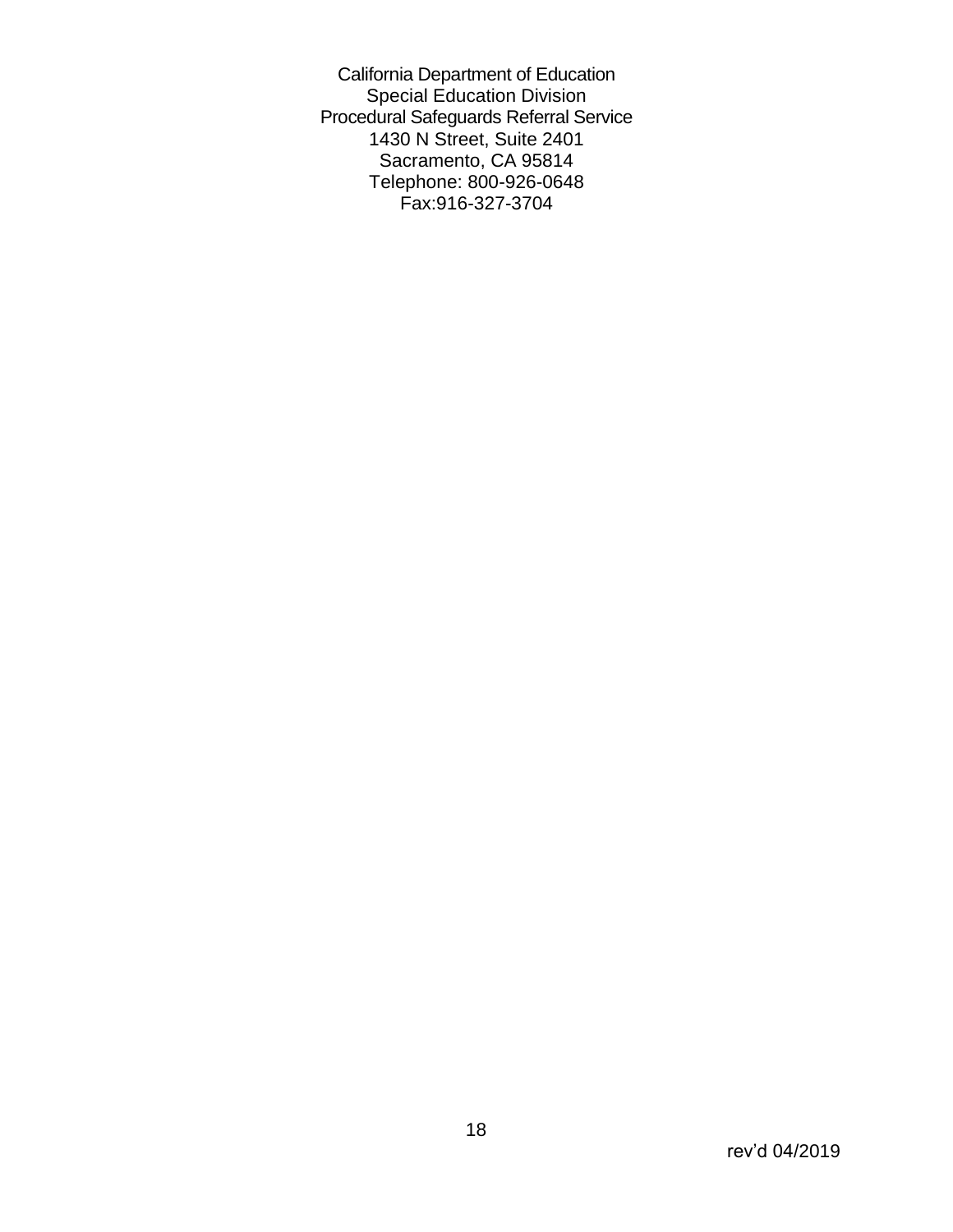# **Notice Regarding the District's Participation in The LEA Medi-Cal Billing Program**

The District, in cooperation with the California Departments of Health Care Services and Education, participates in a program that allows the district to be reimbursed with federal Medicaid dollars for select health services provided to enrolled Medi-Cal students at school. The money received through this program is directly reinvested into expanding and improving health and social services for all students.

In accordance with state and federal rules and guidelines, we are notifying you that some information may be released from your student's records to our reimbursement recovery vendor, Paradigm Healthcare Services, LLC and to the Department of Health Care Services (DHCS) for claiming purposes only (and your child's Medi-Cal benefits may be accessed). This information is only released if we have received your consent to do so. Your consent may have been provided to the district when you registered your student for school, as part of your back-to-school paperwork or during the IEP/IFSP development and review process (if applicable).

All information that is shared is encrypted and transmitted securely to both our vendor and to DHCS. The education records that may be shared as a result of our participation in this program include:

- Student name, date of birth, and health-related evaluation, intervention, and referral information (for services received at school)
- Practitioners' notes related to these health services and select data from child's IEP/IFSP (if applicable)

You have the right to withdraw your consent to disclose your student's information at any time — feel free to visit your school's front office to discuss this program. **Please note that students will not be denied services they require to attend school and parents will never be billed by the school district for services provided as a result of your consent or non-consent.** Further, while Medi-Cal is reimbursing the district for select health services, your child's Medi-Cal benefits should not be impacted in any way. We participate in this program in an effort to obtain federal funding for the Medi-Cal reimbursable health services already being performed at school, and then use this funding to expand services that are available to all students.

#### Additional notes:

- Confidentiality & Privacy. The district's reimbursement recovery vendor is bound by a contract that contains specific provisions to keep student records confidential, ensuring information is not used or disclosed inappropriately; further, our vendor is HIPAA compliant. In addition, the district and DHCS are bound by agreements that include specific provisions about the use of the information shared in this program and governing security protocols.
- Third Party Liability. If your student is enrolled in Medi-Cal and is also covered by a third party insurer, DHCS may attempt to recover third party liability if they pay a school-based claim submitted by us. This occurs due to the assignment of third-party liability rights that was provided when your application to Medi-Cal was approved.